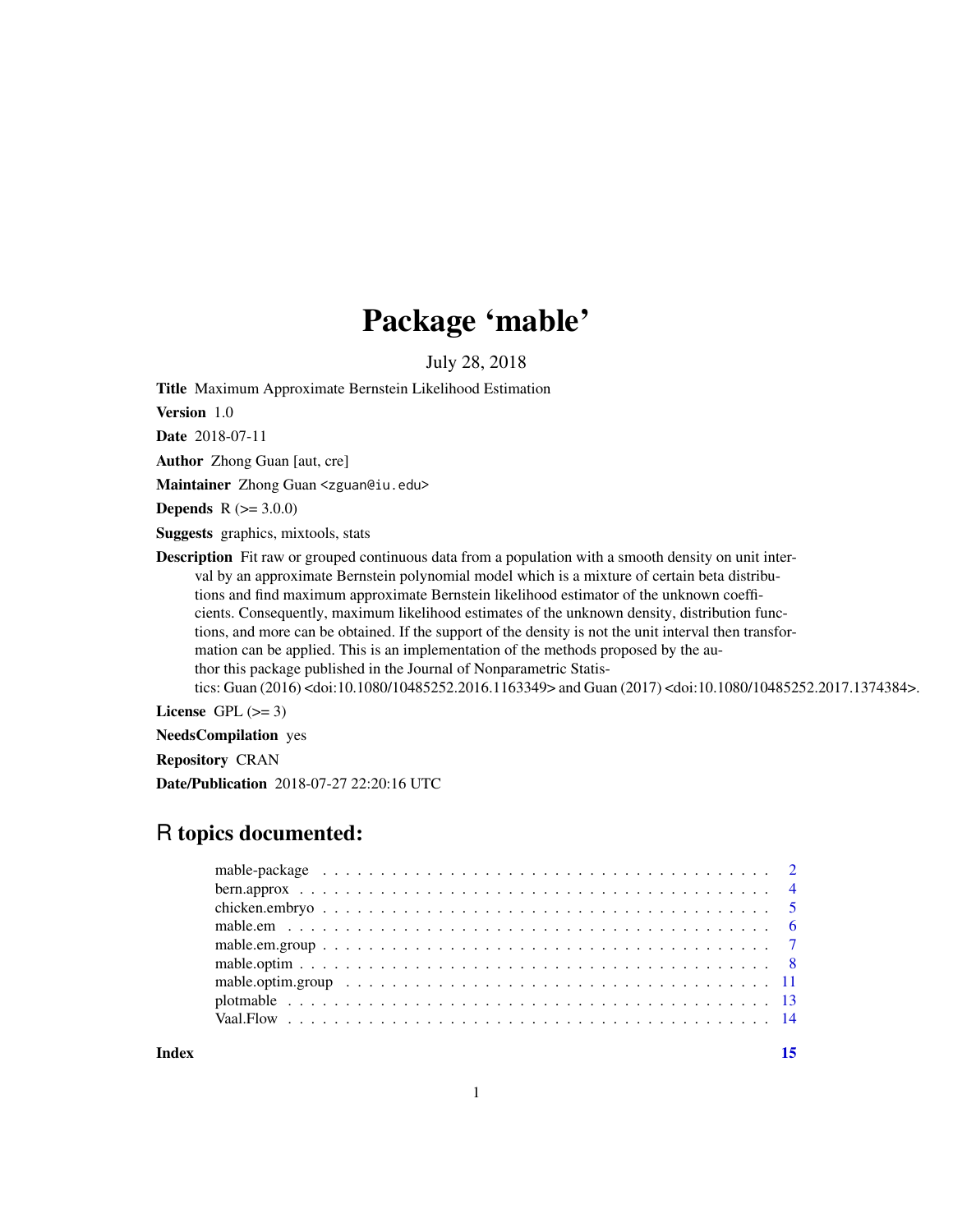<span id="page-1-0"></span>

#### <span id="page-1-1"></span>Description

Fit raw or grouped data from a nonparametric density f on  $[0, 1]$  by an approximate Bernstein polynomial model  $f_m(x; p) = \sum_{i=0}^{m} p_i \beta_{mi}(x)$ , where  $\beta_{mi}$  is the density of beta distribution with shapes  $(i + 1, m - i + 1), i = 0, \ldots, m$ , and find maximum approximate Bernstein likelihood estimator of  $p = (p_0, \ldots, p_m)$ . If the support of f is [a, b] then the data  $x_i$  are transformed to  $(x_i - a)/(b - a).$ 

### Details

| Package:              | mable      |
|-----------------------|------------|
| Type:                 | Package    |
| Version:              | 1.0        |
| Date:                 | 2018-07-11 |
| License: GPL $(>= 3)$ |            |

#### Functions:

[bern.approx:](#page-3-1) compute the Bernstein polynomial approximate of density or distribution function. [mable:](#page-1-1) fit raw data by the approximate Bernstein polynomial model with a given degree  $m$ .

[mable.optim:](#page-7-1) choose an optimal model degree m and find the maximum approximate Bernstein likelihood estimator of p based on raw data.

[mable.optim.group:](#page-10-1) choose an optimal model degree  $m$  and find the maximum approximate Bernstein likelihood estimator of p based on grouped data.

[plotmable:](#page-12-1) plot the maximum approximate Bernstein likelihood estimate of density function  $f$  or distribution function  $F$ .

#### Author(s)

Zhong Guan <zguan@iu.edu>

#### References

Guan, Z. (2016) Efficient and robust density estimation using Bernstein type polynomials. *Journal of Nonparametric Statistics*, 28(2):250-271. https://doi.org/10.1080/10485252.2016.1163349

Guan, Z. (2017) Bernstein polynomial model for grouped continuous data. *Journal of Nonparametric Statistics*, 29(4):831-848. https://doi.org/10.1080/10485252.2017.1374384

#### Examples

# Beta distribution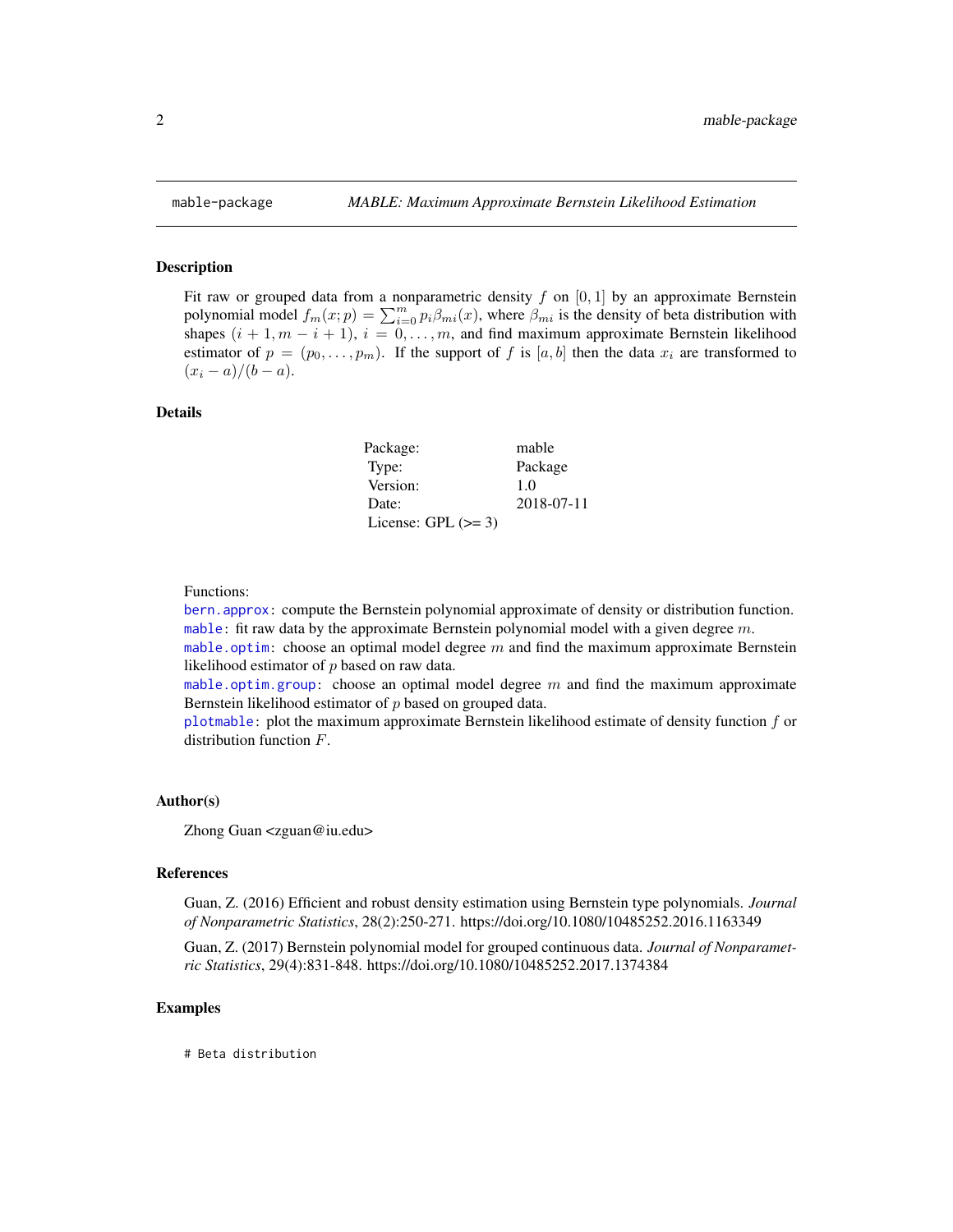```
n<-50; m0<-2; m1<-20
set.seed(1234567)
x <-rbeta(n, 7, 5)
res<-mable.optim(x, m0, m1)
op<-par(mfrow=c(2,2), mar=c(4,4,2,1))
plot(m0:m1, res$Llik, type="b", xlab="m", ylab="Loglikelihook l(m)")
segments(m<-res$opti.m, 0, m, res$llik, lty=2, col=2)
plot((m0+1):m1, lr<-res$lr, type="b", xlab="m",
                         ylab="LR for Change-Point: R(m)")
segments(m, 0, m, max(lr), lty=2, col=2)
plot(y<-seq(0,1,len=512), dbeta(y,7,5), type="l", xlab="x",
            ylab="f(x)", ylim=c(0, 3.1))
plotmable(res, lty=2, col=2)
lines(density(x, n=512, from=0, to=1), lty=4, col=4)legend(0, 2.7, bty="n", cex=.8, lty=c(1,2,4),col=c(1,2,4),
           c("TRUE: f",expression(paste("MABLE:",hat(f))),
                 expression(paste("KDE:",tilde(f)))))
plot(y, pbeta(y,7,5), type="l", xlab="x", ylab="F(x)",
                main="CDF of beta(7,5)")
plotmable(res, density=FALSE, lty=2,col=2)
lines(ecdf(x), do.points =FALSE, verticals = TRUE, lty=4, col=4)
legend(0, 1, bty="n", cex=.8, lty=c(1,2,4),col=c(1,2,4),
     c("TRUE: F", expression(paste("MABLE:",hat(F))),
                            expression(paste("ECDF:",F[n]))))
par(op)
# Normal distribution
n<-30; m0<-2; m1<-30
set.seed(13579)
x<-rnorm(n); a<--4; b<-4
res<-mable.optim(x, m0, m1, a, b)
op<-par(mfrow=c(2,2), mar=c(4,4,2,1))
plot(m0:m1, res$Llik, type="b", xlab="m", ylab="Loglikelihook l(m)")
segments(m<-res$opti.m, 0, m, res$llik, lty=2, col=2)
plot((m0+1):m1, lr<-res$lr, type="b", xlab="m",
                              ylab="LR for Change-Point: R(m)")
segments(m, 0, m, max(lr), lty=2, col=2)
plot(y<-seq(a,b,len=512), dnorm(y), type="l", xlab="x", ylab="f(x)")
plotmable(res, lty=2, col=2)
lines(density(x, n=512, from=a, to=b), lty=4, col=4)legend(-4, .4, bty="n", cex=.8, lty=c(1,2,4),col=c(1,2,4),
    c("TRUE: f", expression(paste("MABLE:",hat(f))),
                       expression(paste("KDE:",tilde(f)))))
plot(y, pnorm(y), type="l", xlab="x", ylab="F(x)")
plotmable(res, density=FALSE, lty=2, col=2)
lines(ecdf(x), do.points =FALSE, verticals = TRUE, lty=4, col=4)
legend(-4, 1, bty="n", cex=.8, lty=c(1,2,4), col=c(1,2,4),c("TRUE: F", expression(paste("MABLE:",hat(F))),
                             expression(paste("ECDF:",F[n]))))
```
par(op)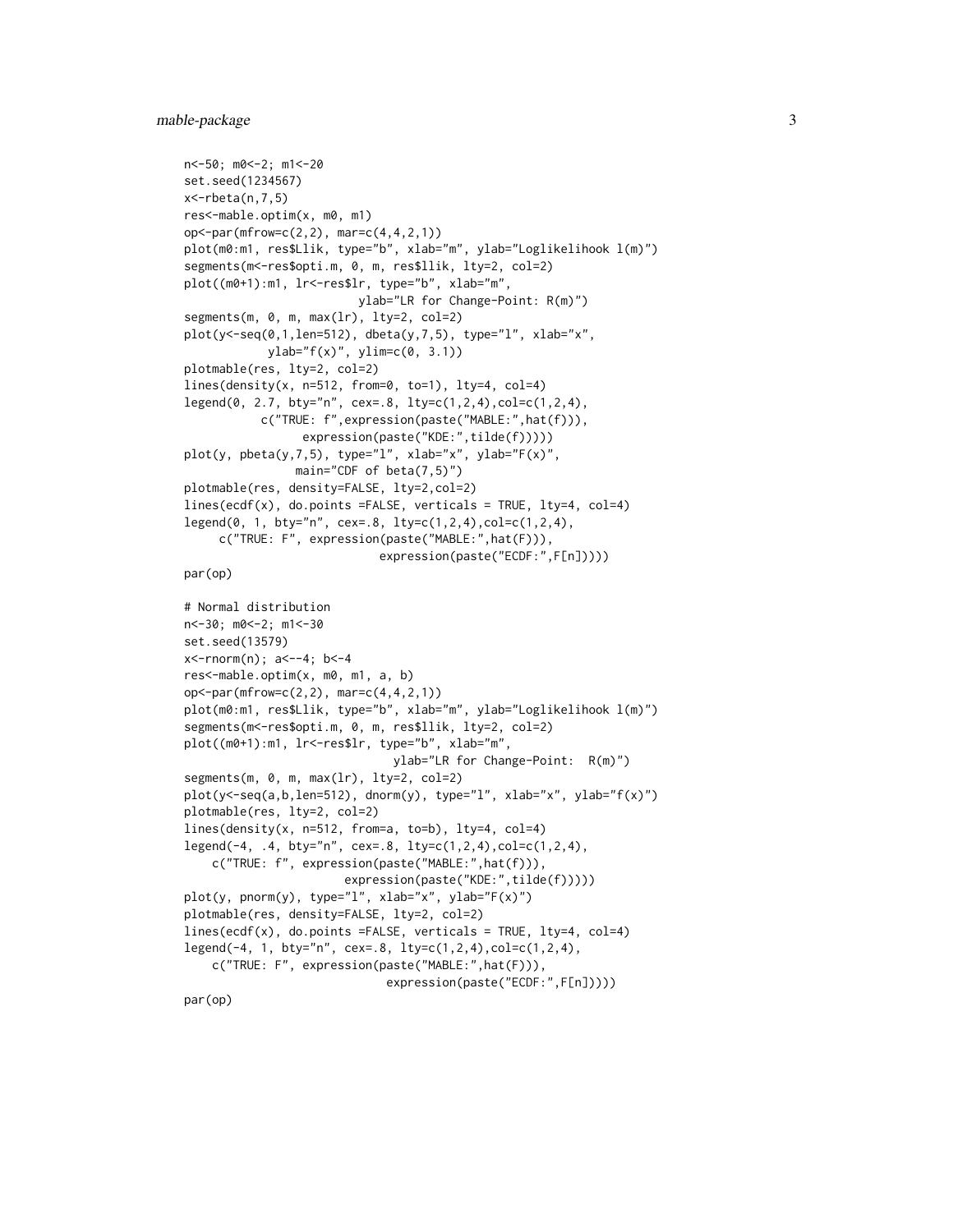<span id="page-3-1"></span><span id="page-3-0"></span>

#### Description

Returns Bernstein polynomial approximation  $f_m(x; p)$  or  $F_m(x; p)$ 

## Usage

bern.approx(x,  $p$ ,  $a=0$ ,  $b=1$ , density = TRUE)

## Arguments

| X       | a vector of values in [0,1] at which the Bernstein polynomial approximation $f_m$<br>of $F_m$ are evaluated. |
|---------|--------------------------------------------------------------------------------------------------------------|
| p       | the coefficients of the Bernstein polynomial approximation.                                                  |
| a       | left endpoint of supporting interval                                                                         |
| b       | right endpoint of supporting interval                                                                        |
| density | logical; whether a density or a distribution function to be calculated. Default is<br>TRUE.                  |

## Details

The  $m + 1$  components of p must be nonnegative.

## Value

A vector of  $f_m(x; p)$  or  $F_m(x; p)$  values at x

## Author(s)

Zhong Guan <zguan@iu.edu>

## References

Guan, Z. (2016) Efficient and robust density estimation using Bernstein type polynomials. *Journal of Nonparametric Statistics*, 28(2): 250-271.

Guan, Z. (2017) Bernstein polynomial model for grouped continuous data. *Journal of Nonparametric Statistics*, 29(4): 831-848.

#### See Also

[mable.em](#page-5-1)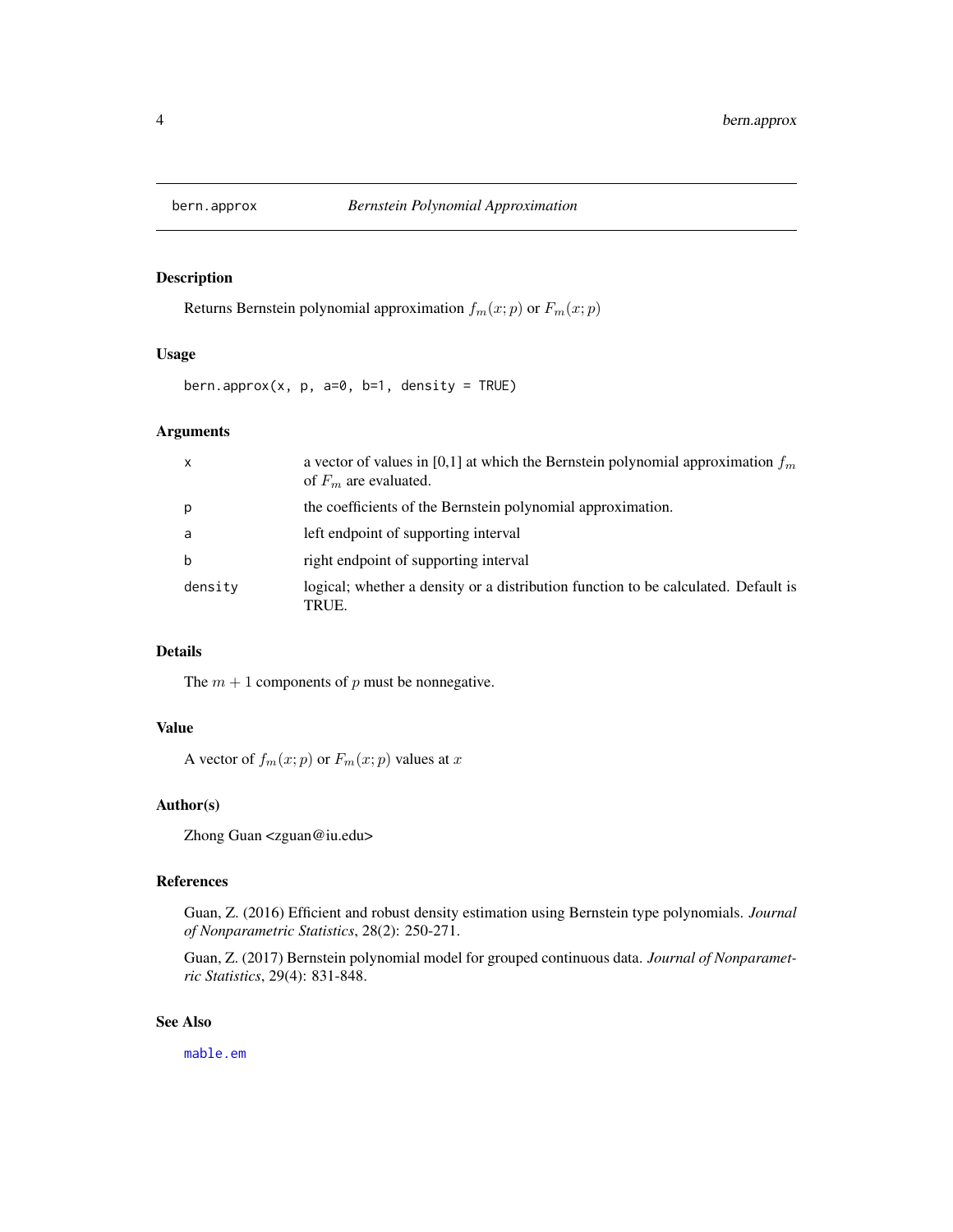## <span id="page-4-0"></span>chicken.embryo 5

#### Examples

```
# classical Bernstein polynomial
a<--4; b<-4; m<-200
x<-seq(a,b,len=512)
u<-(0:m)/m
p<-dnorm(a+(b-a)*u)
plot(x, dom(m(x), type='1")lines(x, (b-a)*bern.approx(x, p, a, b)/(m+1), lty=2, col=2)
legend(a, dnorm(0), lty=1:2, col=1:2, c(expression(f(x)==phi(x)),
                expression(B^{f}*(x))))
```
chicken.embryo *Chicken Embryo Data*

## Description

The chicken embryo dataset which contains number of days and the corresponding frequencies.

#### Usage

data(chicken.embryo)

## Format

The format is: List of 2 \$ day: int [1:21] 1 2 3 4 5 6 7 8 9 10 ... \$ nT : int [1:21] 6 5 11 2 2 3 0 0 0 0 ...

## Source

Jassim, E. W., Grossman, M., Koops, W. J. And Luykx, R. A. J. (1996). Multi-phasic analysis of embryonic mortality in chickens. *Poultry Sci.* 75, 464-71.

#### References

Kuurman, W. W., Bailey, B. A., Koops, W. J. And Grossman, M. (2003). A model for failure of a chicken embryo to survive incubation. *Poultry Sci.* 82, 214-22.

Guan, Z. (2017) Bernstein polynomial model for grouped continuous data. *Journal of Nonparametric Statistics*, 29(4):831-848.

#### Examples

data(chicken.embryo)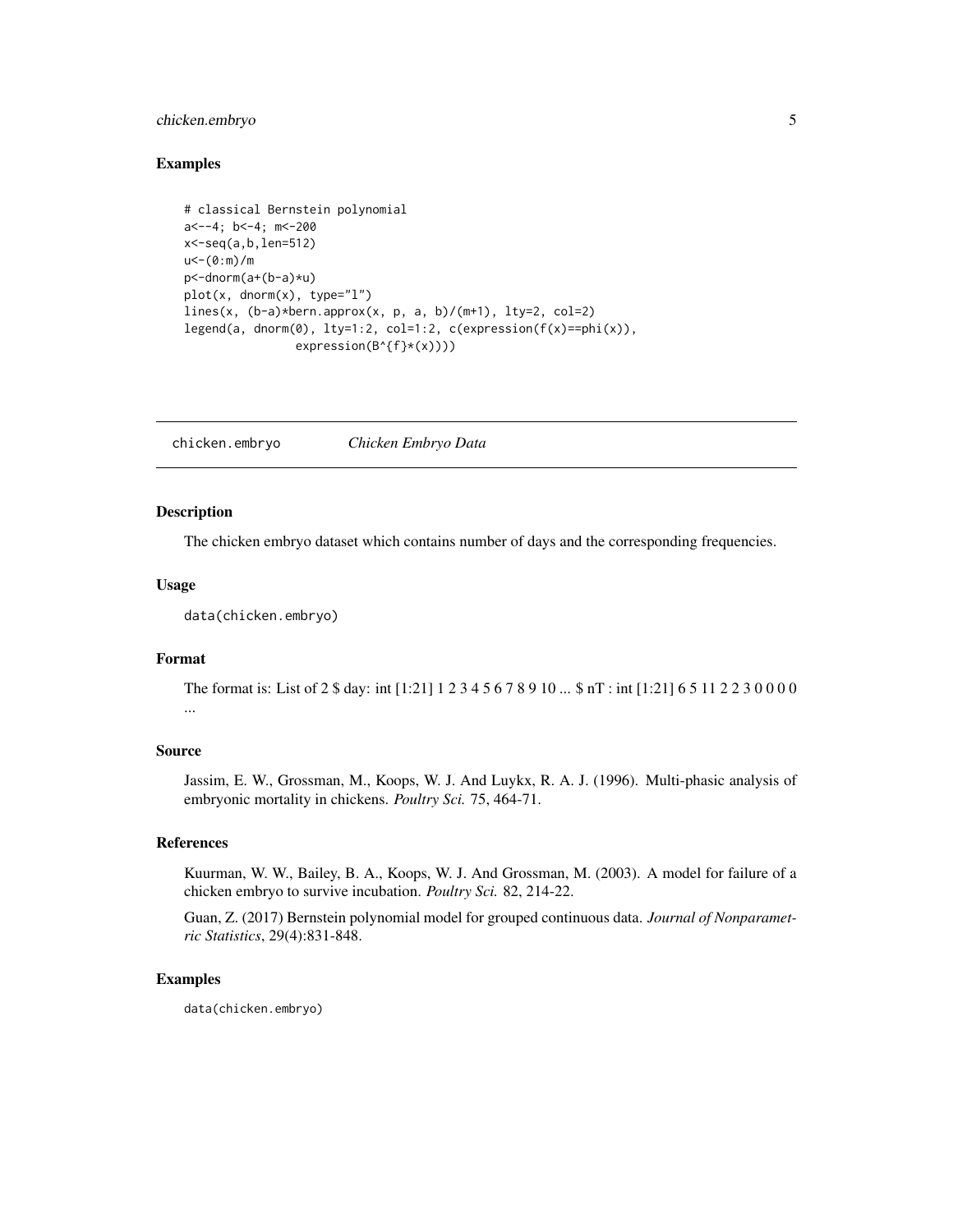<span id="page-5-1"></span><span id="page-5-0"></span>

## Description

It returns the MABLE of  $p$  and the log-likelihood.

#### Usage

```
mable.em(x, m, a = 0, b = 1, maxit = 50000, eps = 1e-09)
```
## Arguments

| x     | raw sample data                       |
|-------|---------------------------------------|
| m     | a given model degree                  |
|       | left endpoint of supporting interval  |
|       | right endpoint of supporting interval |
| maxit | maximum number of iterations          |
| eps   | convergence criterion for iteration   |

## Details

It returns the MABLE of  $p$  and the log-likelihood. The MABLE of the coefficients  $p$ , the mixture proportions, are obtained using EM algorithm.

#### Value

| phat    | MABLE of $p$ , the coefficients of Bernstein polynomial |
|---------|---------------------------------------------------------|
| llik    | log-likelihood                                          |
| support | supporting interval $(a,b)$                             |

## Author(s)

Zhong Guan <zguan@iu.edu>

## References

Guan, Z. (2016) Efficient and robust density estimation using Bernstein type polynomials. *Journal of Nonparametric Statistics*, 28(2):250-271.

## See Also

[mable.optim](#page-7-1)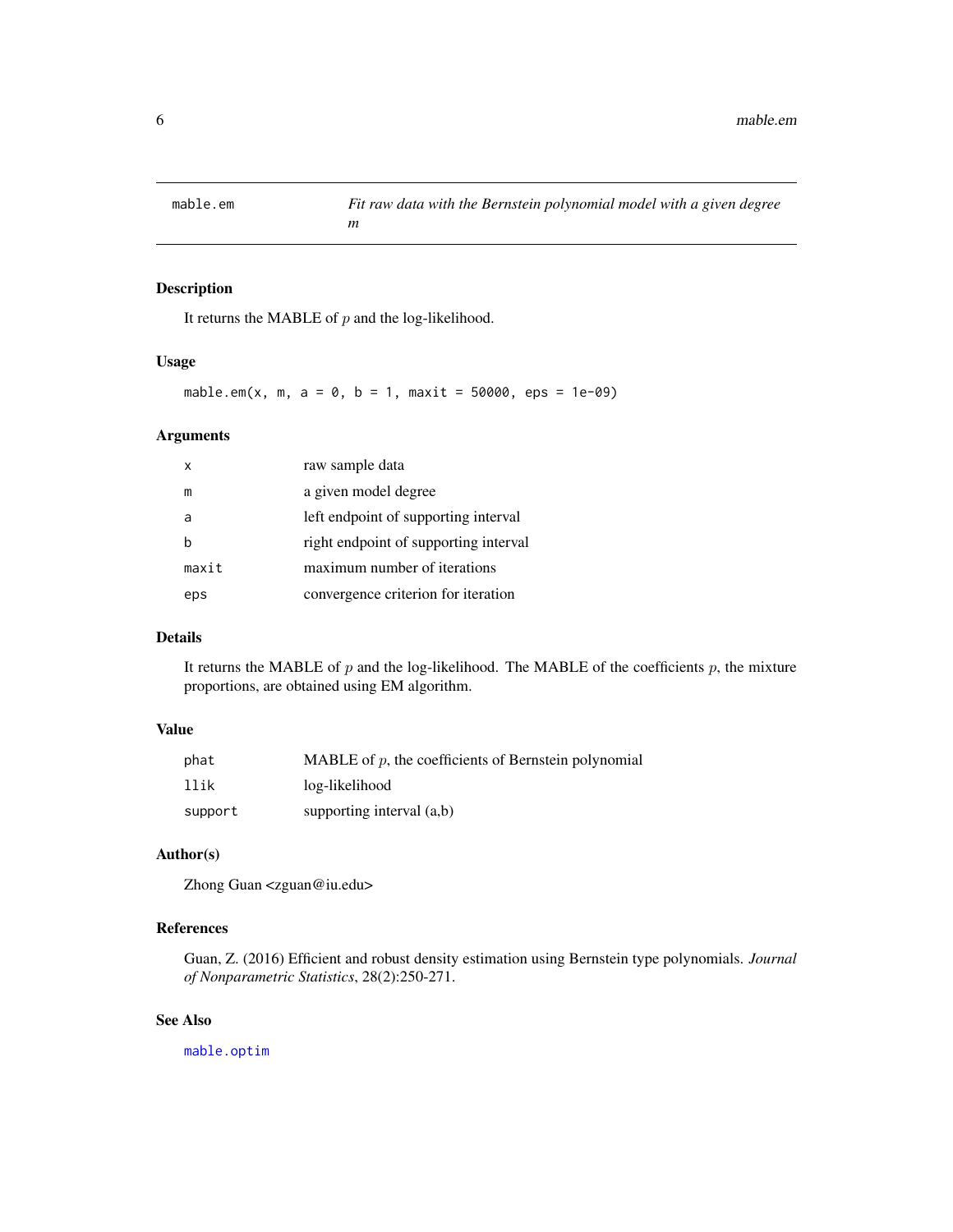## <span id="page-6-0"></span>mable.em.group 7

## Examples

```
## Old Faithful Data
 library(mixtools)
 x<-faithful$eruptions
 a<-0; b<-7
 u<-seq(0,1,len=512); v<-(b-a)*u+a
 mu < -c(2, 4.5); sig< -c(1, 1)pmixem<-normalmixEM(x,.5,mu, sig)
 y1<-pmixem$lambda[1]*dnorm(v,pmixem$mu[1], pmixem$sigma[1])
     +pmixem$lambda[2]*dnorm(v,pmixem$mu[2],pmixem$sigma[2])
 mhat<-94 # preselected optimal degree m
 res<-mable.em(x, m=mhat, a, b, maxit=2000, eps=1.0e-4)
 hist(x, breaks=seq(0,7.5,len=20), xlim=c(0,7), ylim=c(0,.7),
     probability =TRUE, xlab="t", ylab="f(t)", col ="light grey",
     main="Histogram and Density of Duration of Old Faithful")
 lines(density(x, bw = "nrd0", adjust = 1), lty=4, col = 4, lwd=2)lines(v, bern.approx(u, p=res$phot)/(b-a), lty=1, col = 1, lwd=2)lines(v, y1, lty=5, col=3, lwd=2)
 legend(6,.4, lty=c(5,1,4), col=c(3,1,4), lwd=2, bty="n",
     c(expression(hat(f)[P](t)), expression(hat(f)[B](t)),
     expression(hat(f)[K](t))))
```
<span id="page-6-1"></span>

| mable.em.group | Fit grouped data with the Bernstein polynomial model with a given |
|----------------|-------------------------------------------------------------------|
|                | degree m                                                          |

## Description

It returns the MABLE of  $p$  and the log-likelihood.

#### Usage

```
mable.em.group(x, breaks, m, a=0, b=1, maxit = 50000,
                      eps = 1.0e-9
```
#### Arguments

| $\mathsf{x}$ | vector of frequencies                                                     |
|--------------|---------------------------------------------------------------------------|
| breaks       | end points of class intervals that partition $[0,1]$ after transformation |
| m            | a given model degree $m$                                                  |
| a            | left endpoint of supporting interval                                      |
| $\mathbf b$  | right endpoint of supporting interval                                     |
| maxit        | maximum number of iterations                                              |
| eps          | convergence criterion for iteration                                       |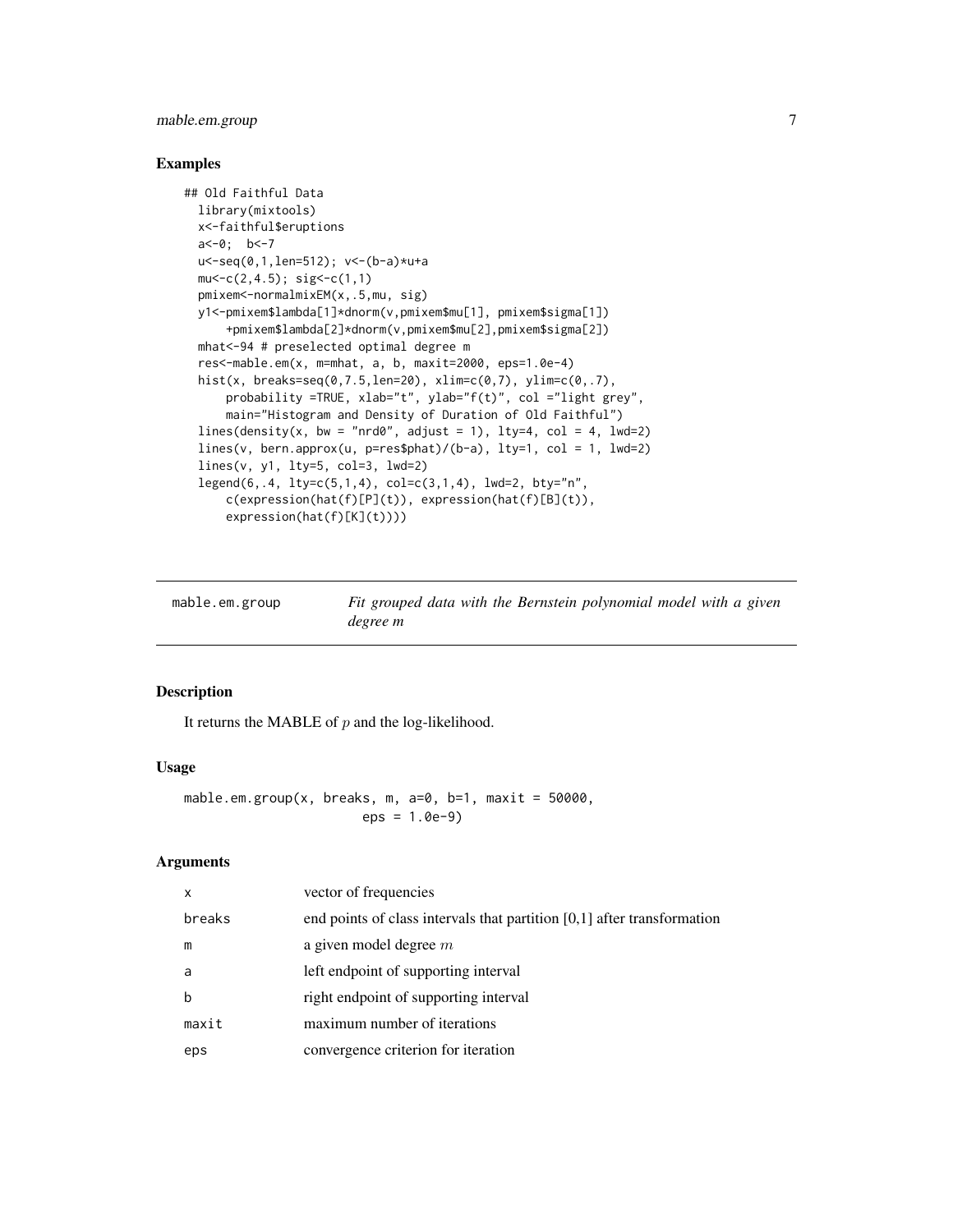## <span id="page-7-0"></span>Details

The MABLE of the coefficients  $p$ , the mixture proportions, are obtained using EM algorithm.

#### Value

| phat    | MABLE of $p$ , the coefficients of Bernstein polynomial |
|---------|---------------------------------------------------------|
| llik    | log-likelihood                                          |
| support | supporting interval $(a,b)$                             |

#### Author(s)

Zhong Guan <zguan@iu.edu>

#### References

Guan, Z. (2017) Bernstein polynomial model for grouped continuous data. *Journal of Nonparametric Statistics*, 29(4):831-848.

#### Examples

```
# Chicken Embryo Data
data(chicken.embryo)
a<-0; b<-21
t<-((a:b)-a)/(b-a)
day<-chicken.embryo$day
nT<-chicken.embryo$nT
Day<-rep(day,nT)
res<-mable.em.group(x=nT, t, m=13)
phat<-res$phat; mhat<-13
xx<-seq(0,1,len=100)
fb<-bern.approx(x=xx, p=phat)/(b-a)
fk<-density(x=rep((0:20)+.5, nT), bw="sj", n=101, from=a, to=b)
hist(Day, breaks=seq(a,b, length=12), freq=FALSE,
         main="Histogram and Density Estimates")
lines(a+(b-a)*xx, fb, lty=2, col=2)
lines(fk, lty=3, col=3)
legend(14, .2, lty=1:3, c("Histogram", "MABLE", "Kernel"),
                           bty="n", col=1:3)
```
<span id="page-7-1"></span>mable.optim *Fit raw data with the Bernstein polynomial model with optimal degree m*

## Description

It also returns the MABLE of  $p$  and the log-likelihood.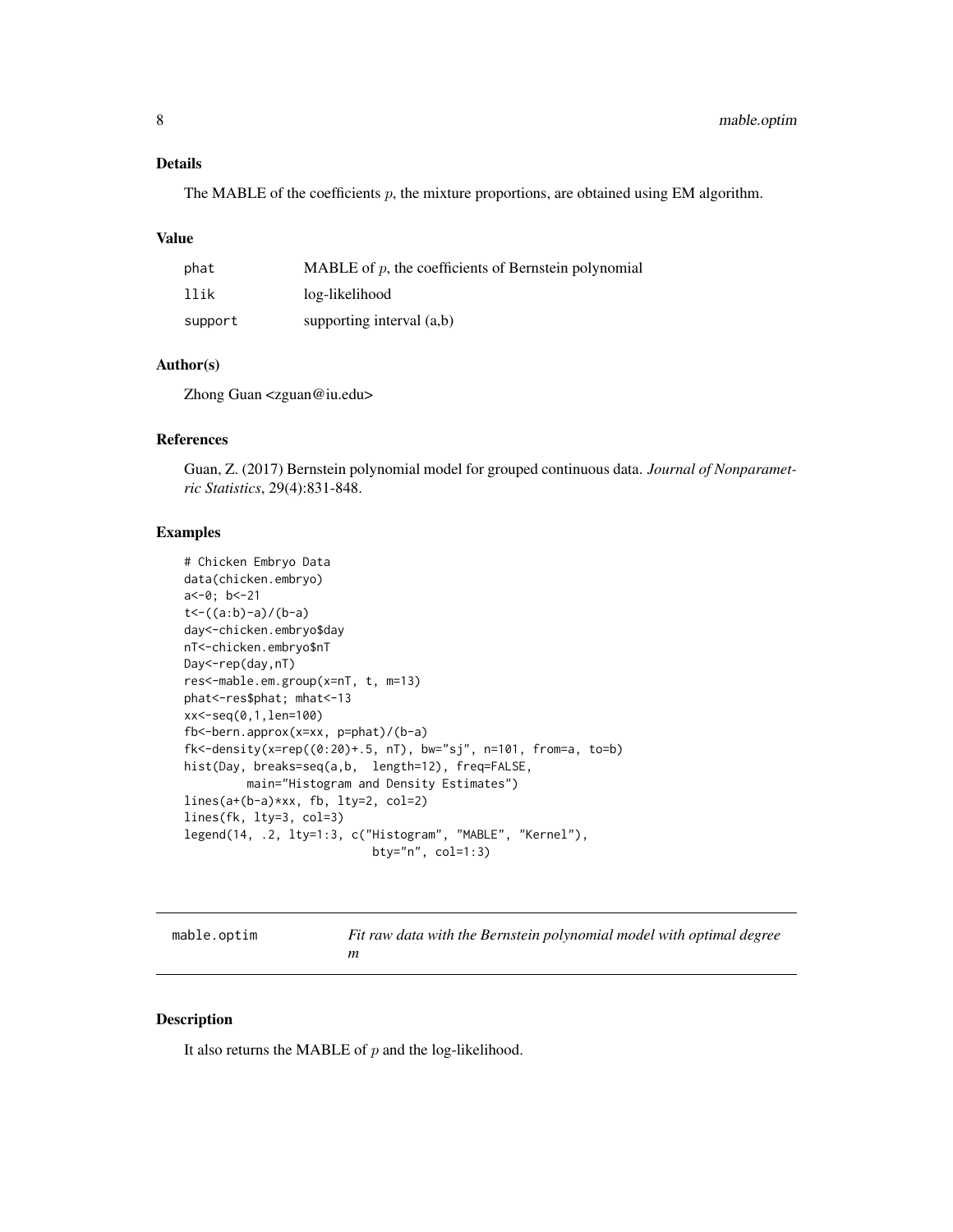## mable.optim 9

#### Usage

mable.optim(x, m0, m1, a = 0, b = 1, maxit =  $50000$ , eps = 1e-09, tini = 1e-04)

## Arguments

| x     | raw sample data                                                                                |
|-------|------------------------------------------------------------------------------------------------|
| m0    | specify a starting point for choosing an optimal model degree                                  |
| m1    | specify an end point for choosing an optimal model degree                                      |
| a     | left endpoint of supporting interval                                                           |
| b     | right endpoint of supporting interval                                                          |
| maxit | maximum number of iterations                                                                   |
| eps   | convergence criterion for iteration                                                            |
| tini  | a tiny positive number to keep initial $p$ in the interior of the simplex in each<br>iteration |

#### Details

An optimal model degree is selected as the change-point of the increments of log-likelihood, log likelihood ratios, for  $m \in \{m_0, m_0 + 1, \ldots, m_1\}$ . For each m, the MABLE of the coefficients p, the mixture proportions, are obtained using EM algorithm.

#### Value

| Llik    | log-likelihoods evaluated at $m \in \{m_0, \ldots, m_1\}$                                     |
|---------|-----------------------------------------------------------------------------------------------|
| phat    | MABLE of $p$ , the coefficients of Bernstein polynomial of the selected optimal<br>degree $m$ |
| llik    | $log$ -likelihood at optimal degree m                                                         |
| opti.m  | the selected optimal degree $m$                                                               |
| 1r      | likelihood ratios for change-points evaluated at $m \in \{m_0, \ldots, m_1\}$                 |
| support | supporting interval (a,b)                                                                     |

#### Note

Since the Bernstein polynomial model of degree  $m$  is nested in the model of degree  $m + 1$ , the maximum likelihood is increasing in  $m$ . The change-point method is used to choose an optimal degree m.

## Author(s)

Zhong Guan <zguan@iu.edu>

#### References

Guan, Z. (2016) Efficient and robust density estimation using Bernstein type polynomials. *Journal of Nonparametric Statistics*, 28(2):250-271.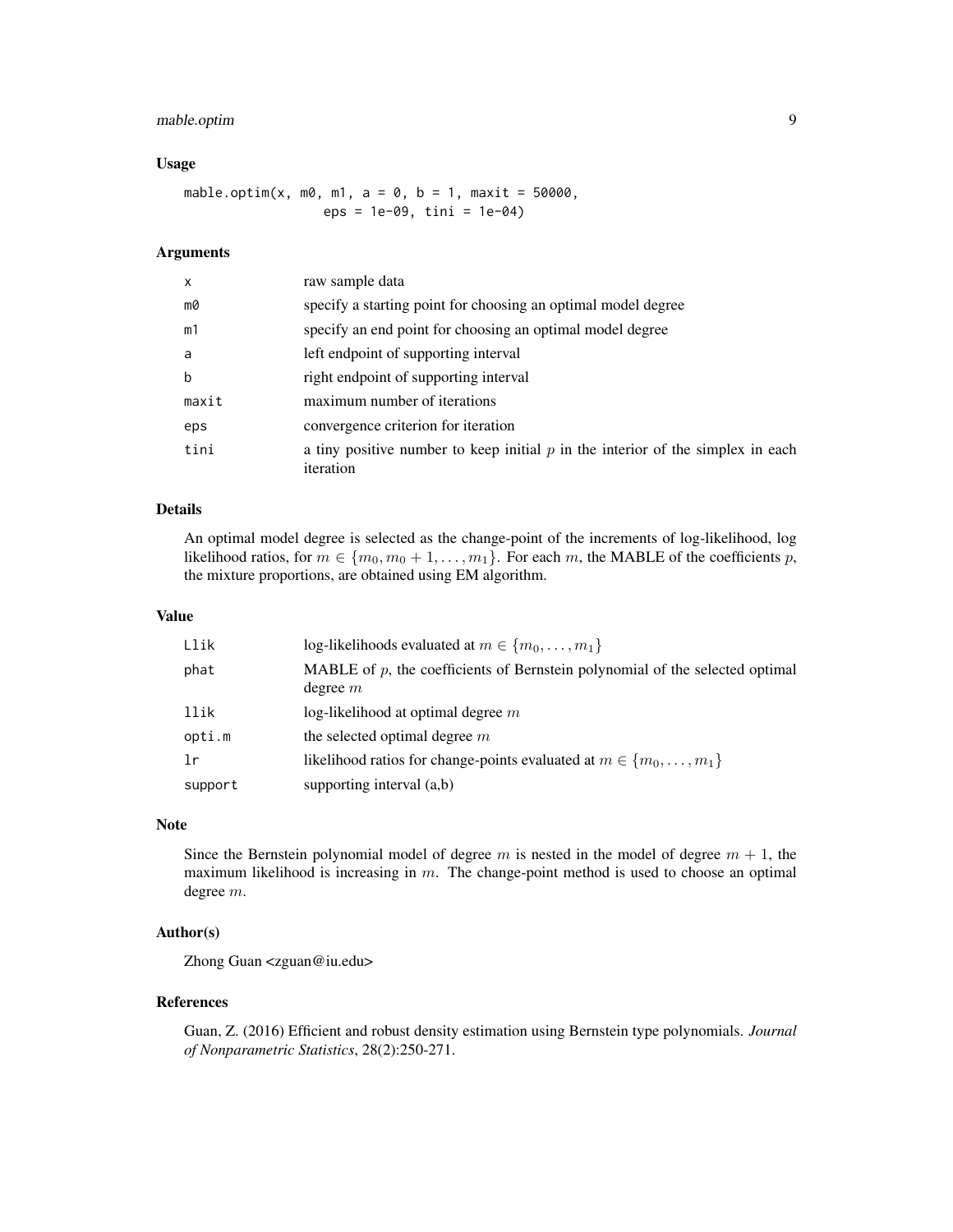#### See Also

[mable.em](#page-5-1)

## Examples

```
# Vaal Rive Flow Data
data(Vaal.Flow)
x<-Vaal.Flow
a < -0b<-3000
res<-mable.optim(x, m0=2, m1=40, a, b)
m<-res$opti.m
p<-res$phat
op<-par(mfrow=c(1,2))
layout(rbind(c(1, 2), c(3, 3)))
plot(2:40, Lk<-res$Llik, type="b", pch=20, xlab="m",
                      ylab="Loglikelihook \u2113(m)")
segments(m,-10, m, Lk[m], lty=2, col=2)
text(m+5.3,45, expression(paste(hat(m)==19)),pos=4)
arrows(m+5, 44, m, 41, length = .07, angle = 20, code = 2)plot(3:40, lr<-res$lr, type="b", pch=20, xlab="m",
                    ylab="LR for Change-Point: R(m)")
segments(m,-1, m, lr[m-2], lty=2, col=2)
text(m+5.1,3.5, expression(hat(m)==19),pos=4)
arrows(m+5, 3.0, m,-1, length = .07, angle = 20, code = 2)op<-par(lwd=2)
hist(x, prob=TRUE, xlim=c(a,b), ylim=c(0, .0022), breaks=100*(0:30),
  main="Histogram and Densities of the Annual Flow of Vaal River",
border="dark grey",lwd=1,xlab="x", ylab="f(x)", col ="light grey")
lines(density(x, bw = "nrd0", adjust = 1), lty=4, col = 4)
lines(y<-seq(a, b, length=100), dlnorm(y, mean(log(x)),
                   sqrt(var(log(x)))), lty=2, col=2)lines(y, bern.approx((y-a)/(b-a), p)/(b-a), col=1)
legend(1500, .0015, lty=c(1,2, 4), col=c(1,2, 4), bty="n",
c(expression(paste("MABLE:",hat(f)[B](x))),
        expression(paste("Log-Normal:",hat(f)[P](x))),
               expression(paste("KDE:",hat(f)[K](x)))))
par(op)
## Not run:
# Old Faithful Data
```

```
library(mixtools)
x<-faithful$eruptions
a <- 0; b <- 7
u<-seq(0,1,len=512); v<-(b-a)*u+a
mu < -c(2, 4.5); sig< -c(1, 1)pmixem<-normalmixEM(x,.5,mu, sig)
y1<-pmixem$lambda[1]*dnorm(v,pmixem$mu[1], pmixem$sigma[1])
    +pmixem$lambda[2]*dnorm(v,pmixem$mu[2],pmixem$sigma[2])
x0<-(x-a)/(b-a); m0<-2; m1<-300
res<-mable.optim(x0, m0, m1, maxit=2000, eps=1.0e-4)
```
<span id="page-9-0"></span>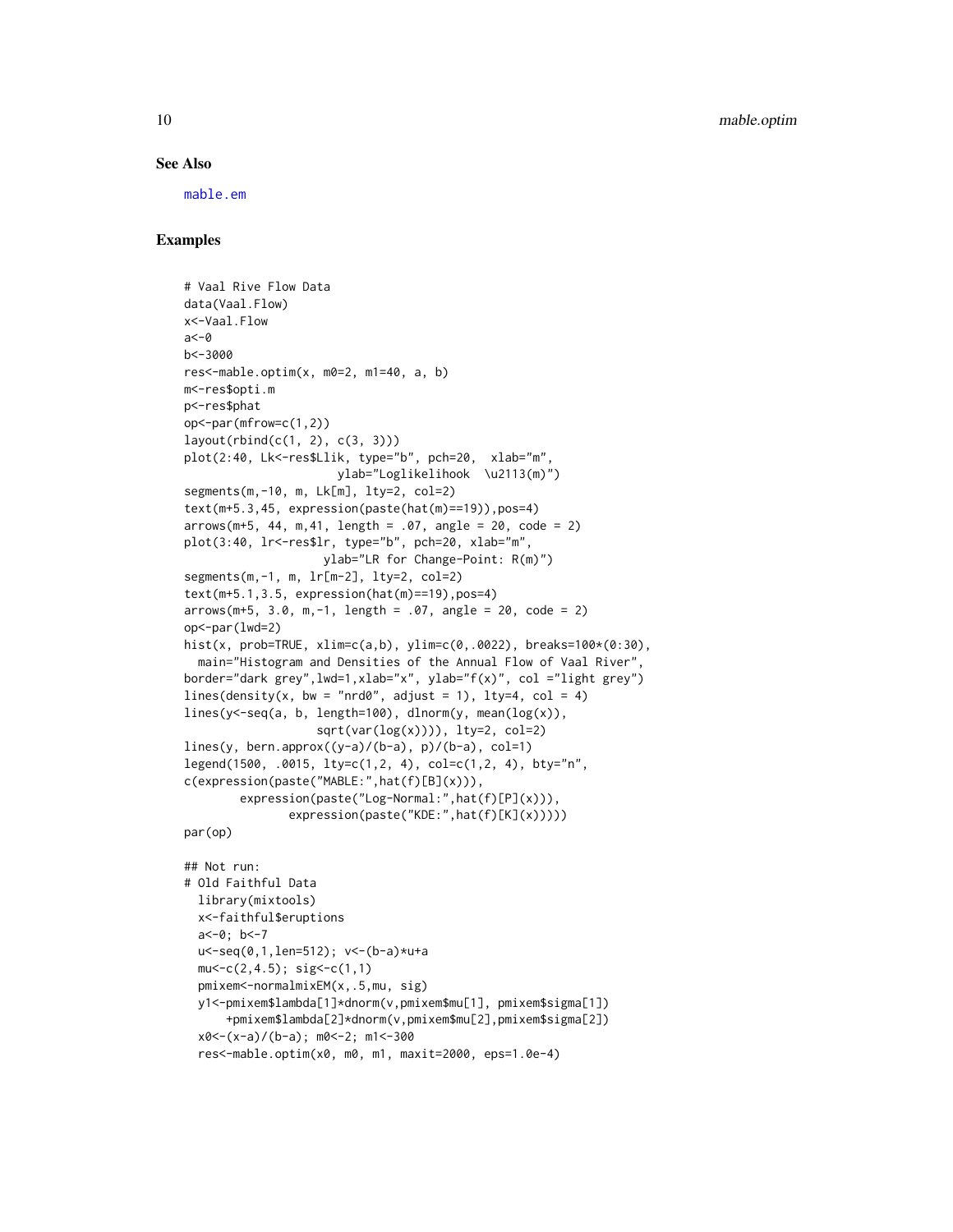```
m<-res$opti.m; p<-res$phat
op<-par(mfrow=c(1,2))
layout(rbind(c(1, 2), c(3, 3)))
plot(m0:m1, res$Llik, type="b", pch=20, xlab="m",
     ylab="Loglikelihook \u2113(m)")
segments(m,-10, m, res$Llik[m], lty=2, col=2)
text(m+20,100, expression(paste(hat(m)==94)),pos=4)
arrows(m+24, 95, m,70, length = .07, angle = 20, code = 2)
plot((m0+1):m1, res$lr, type="b", pch=20, xlab="m",
                         ylab="Likelihood Ratio: R(m)")
segments(m-2,-10, m-2, res$lr[m-2], lty=2, col=2)
text(m+20,40, expression(hat(m)==94),pos=4)
arrows(m+20, 30, m, -7, length = .07, angle = 20, code = 2)hist(x, breaks=seq(0,7.5,len=20), xlim=c(0,7), ylim=c(0,.7),
   prob =TRUE,xlab="t", ylab="f(t)", col ="light grey",
   main="Histogram and Density of
             Duration of Eruptions of Old Faithful")
lines(density(x, bw = "nrd0", adjust = 1), lty=4, col = 4, lwd=2)
lines(v, bern.approx(u, p)/(b-a), lty=1, col = 1, lwd=2)
lines(v, y1, lty=5, col=3, lwd=2)
legend(6,.4, lty=c(5,1,4), col=c(3,1,4), lwd=2, bty="n",
     c(expression(hat(f)[P](t)),expression(hat(f)[B](t)),
                expression(hat(f)[K](t))))
par(op)
```
## End(Not run)

<span id="page-10-1"></span>

| mable.optim.group | Fit grouped data with the Bernstein polynomial model with an optimal |
|-------------------|----------------------------------------------------------------------|
|                   | degree m                                                             |

#### Description

It also returns the MABLE of  $p$  and the log-likelihood.

#### Usage

```
mable.optim.group(x, breaks, m0, m1, a=0, b=1,
                            maxit = 50000, eps = 1e-09)
```
#### **Arguments**

| $\mathsf{x}$ | vector of frequencies                                                     |
|--------------|---------------------------------------------------------------------------|
| breaks       | end points of class intervals that partition $[0,1]$ after transformation |
| m0           | specify a starting point for choosing an optimal model degree             |
| m1           | specify an end point for choosing an optimal model degree                 |
| a            | left endpoint of supporting interval                                      |
| b            | right endpoint of supporting interval                                     |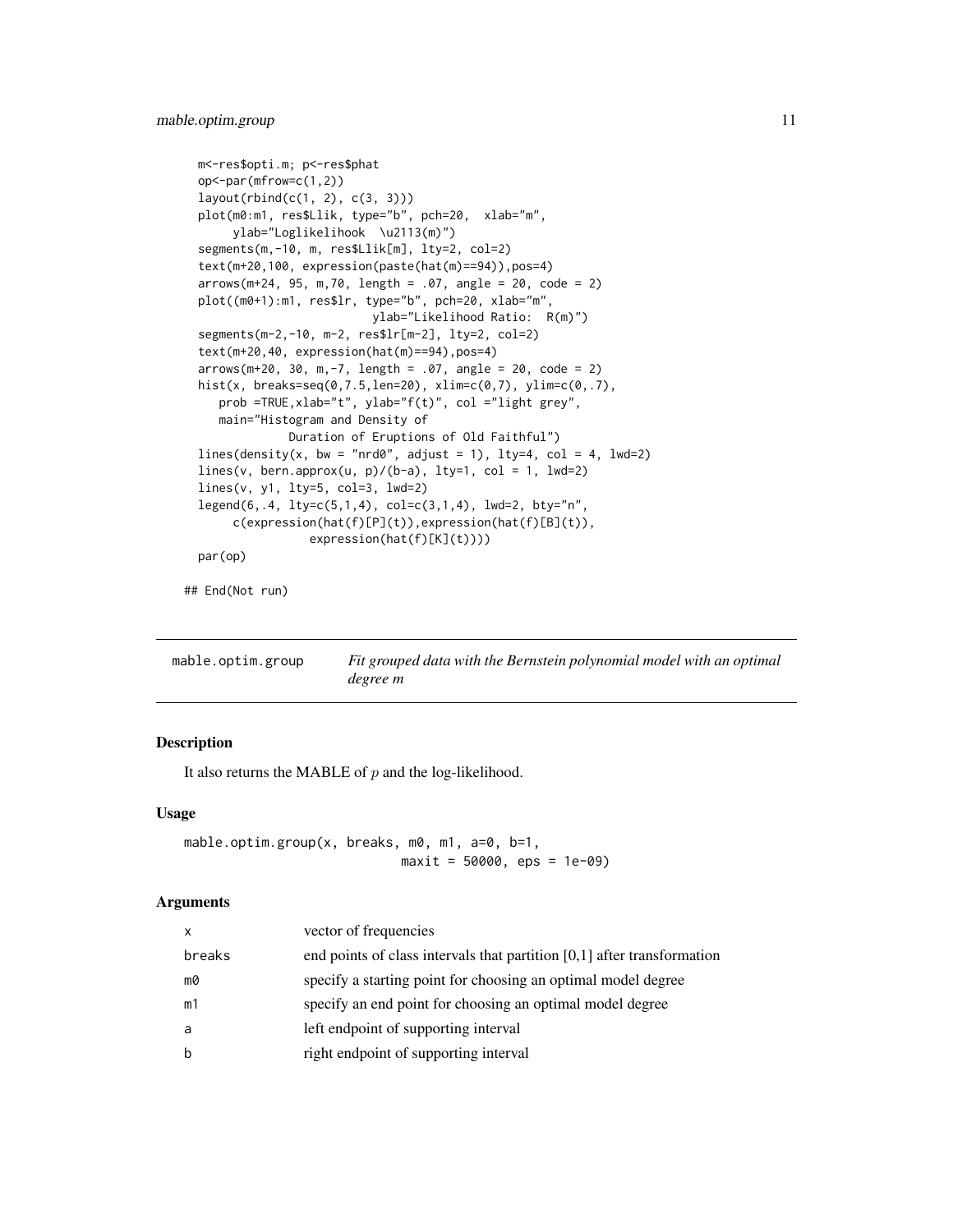| maxit | maximum number of iterations        |
|-------|-------------------------------------|
| eps   | convergence criterion for iteration |

## Details

An optimal model degree is selected as the change-point of the increments of log-likelihood, log likelihood ratios, for  $m \in \{m_0, m_0 + 1, \ldots, m_1\}$ . For each m, the MABLE of the coefficients p, the mixture proportions, are obtained using EM algorithm.

#### Value

| Llik    | log-likelihoods evaluated at $m \in \{m_0, \ldots, m_1\}$                                     |
|---------|-----------------------------------------------------------------------------------------------|
| phat    | MABLE of $p$ , the coefficients of Bernstein polynomial of the selected optimal<br>degree $m$ |
| llik    | $log$ -likelihood at optimal degree m                                                         |
| opti.m  | the selected optimal degree $m$                                                               |
| lr      | likelihood ratios for change-points evaluated at $m \in \{m_0, \ldots, m_1\}$                 |
| support | supporting interval $(a,b)$                                                                   |

## Author(s)

Zhong Guan <zguan@iu.edu>

#### References

Guan, Z. (2017) Bernstein polynomial model for grouped continuous data. *Journal of Nonparametric Statistics*, 29(4):831-848.

#### Examples

```
# Chicken Embryo Data
data(chicken.embryo)
m0<-2; m1<-30; a<-0; b<-21
t < -((a:b)-a)/(b-a);day<-chicken.embryo$day; nT<-chicken.embryo$nT;
Day<-rep(day,nT)
res<-mable.optim.group(x=nT, t, m0, m1)
p<-res$phat; m<-res$opti.m
op<-par(mfrow=c(1,2), lwd=2)
layout(rbind(c(1, 2), c(3, 3)))
plot(m0:m1, Lk<-res$Llik, type="b", xlab="m",
      ylab=expression(paste("Loglikelihook ", "\u2113", "(m)")))
segments(m,-130, m, Lk[m], lty=2, col=2)
text(m+5,-119, expression(paste(hat(m)==13)),pos=4, cex=1.5)
arrows(m+5.5, -119.5, m,-121.4, length =.07, angle =20, code=2)
plot((m0+1):m1, lr<-res$lr, type="b", xlab="m", ylim=c(0, max(lr)),
    ylab="Likelihood Ratio: R(m)")
segments(m,-10, m, lr[m-2], lty=2, col=2)
```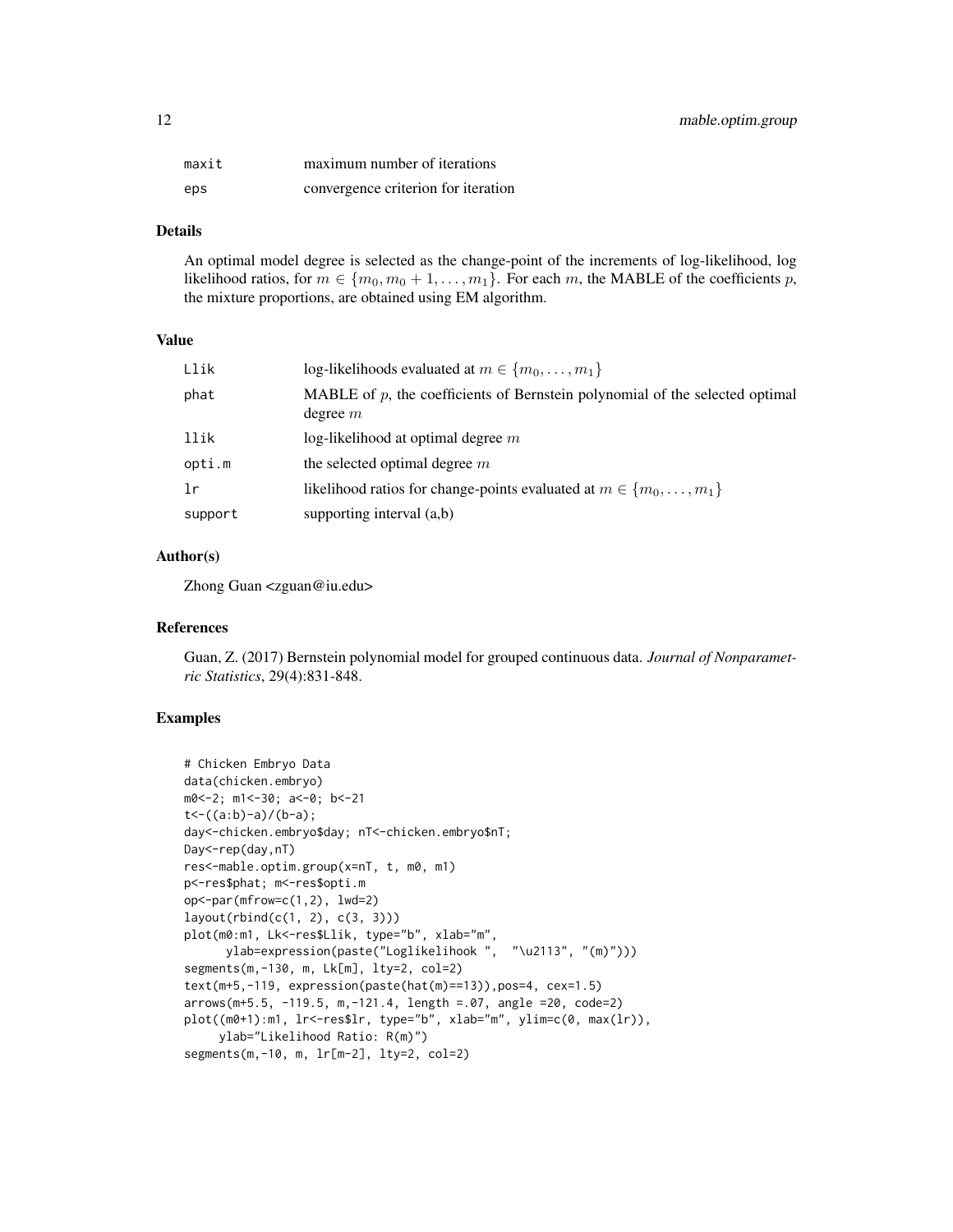#### <span id="page-12-0"></span>plotmable that the contract of the contract of the contract of the contract of the contract of the contract of the contract of the contract of the contract of the contract of the contract of the contract of the contract of

```
text(m+3,5, expression(hat(m)=13), pos=4, cex=1.5)arrows(m+3.45, 4.3, m, -.7, length = .07, angle = 20, code = 2)u<-seq(0,1,len=100); y<-a+(b-a)*u
fb<-bern.approx(u, p=res$phat)/(b-a)
fk < -density(x = rep((0:20) + .5, nT), bw = "sj", n = 101, from = a, to = b)hist(Day, breaks=seq(a,b, length=12), freq=FALSE,
         main="Histogram and Density Estimates")
lines(y, fb, lty=2, col=2)
lines(fk, lty=3, col=3)
legend(14, .2, lty=1:3, c("Histogram", "MABLE", "Kernel"),
               bty="n", col=1:3)
par(op)
```
<span id="page-12-1"></span>plotmable *Plot Maximum Approximate Bernstein Likelihood Estimates of* f *or* F

#### Description

Takes an output of mable.em() or mable.optim() and returns various graphical output for the nonparametric estimate.

#### Usage

```
plotmable(mable.fit, density=TRUE, nx=512, add = TRUE, ...)
```
#### Arguments

| mable.fit  | mable object containing $\hat{p}$ and $(a,b)$ of mable.em() or mable.optim().               |
|------------|---------------------------------------------------------------------------------------------|
| density    | logical; whether a density or a distribution function to be calculated. Default is<br>TRUE. |
| nx         | number of points to plot.                                                                   |
| add        | logical; if TRUE only add to an existing plot. Default is TRUE.                             |
| $\ddots$ . | other arguments of $plot()$ .                                                               |

#### Author(s)

Zhong Guan <zguan@iu.edu>

## References

Guan, Z. (2016) Efficient and robust density estimation using Bernstein type polynomials. *Journal of Nonparametric Statistics*, 28(2): 250-271.

Guan, Z. (2017) Bernstein polynomial model for grouped continuous data. *Journal of Nonparametric Statistics*, 29(4): 831-848.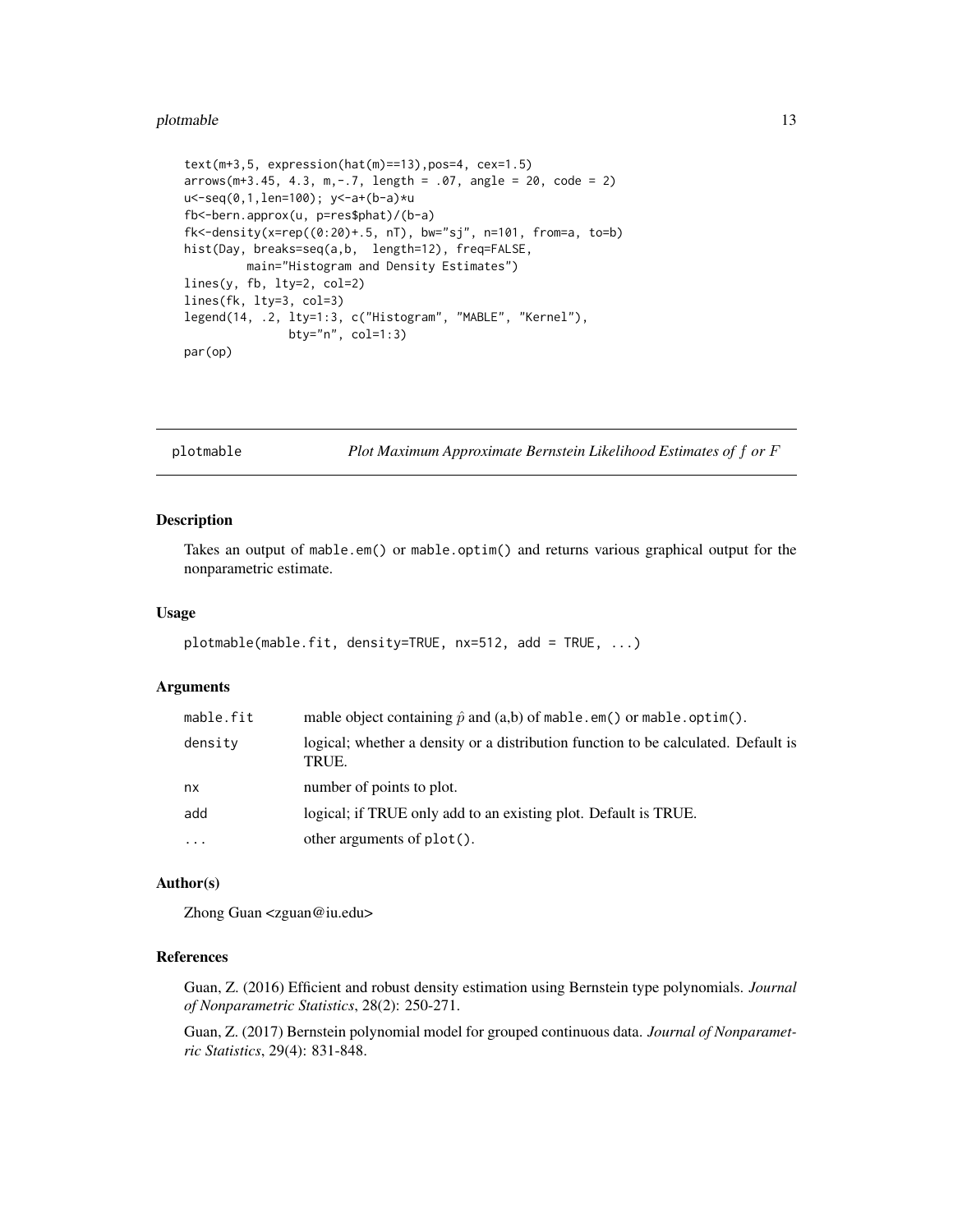#### See Also

[mable.em](#page-5-1), [mable.optim](#page-7-1), [mable.em.group](#page-6-1), [mable.optim.group](#page-10-1)

#### Examples

```
# standard normal
a < -4; b < -4;
x<-rnorm(30)
bfit<-mable.em(x, m=20, a, b)
# density estimate
plot(xx<-seq(a,b,len=512), dnorm(xx), type="l", xlab="x", ylab="f(x)")
plotmable(bfit, lty=2,col=2)
# cdf estimate
plot(xx<-seq(a,b,len=512), pnorm(xx), type="l", xlab="x", ylab="F(x)")
plotmable(bfit, density=FALSE, lty=2,col=2)
```
Vaal.Flow *Vaal River Annual Flow Data*

#### Description

The annual flow data of Vaal River at Standerton as given by Table 1.1 of Linhart and Zucchini (1986) give the flow in millions of cubic metres.

#### Usage

data(Vaal.Flow)

#### Format

The format is: int [1:65] 222 1094 452 1298 882 988 276 216 103 490 ...

#### References

Linhart, H., and Zucchini, W. (1986), *Model selection*, Wiley Series in Probability and Mathematical Statistics: Applied Probability and Statistics, New York: John Wiley \& Sons Inc.

#### Examples

```
data(Vaal.Flow)
## maybe str(Vaal.Flow) ; plot(Vaal.Flow) ...
```
<span id="page-13-0"></span>